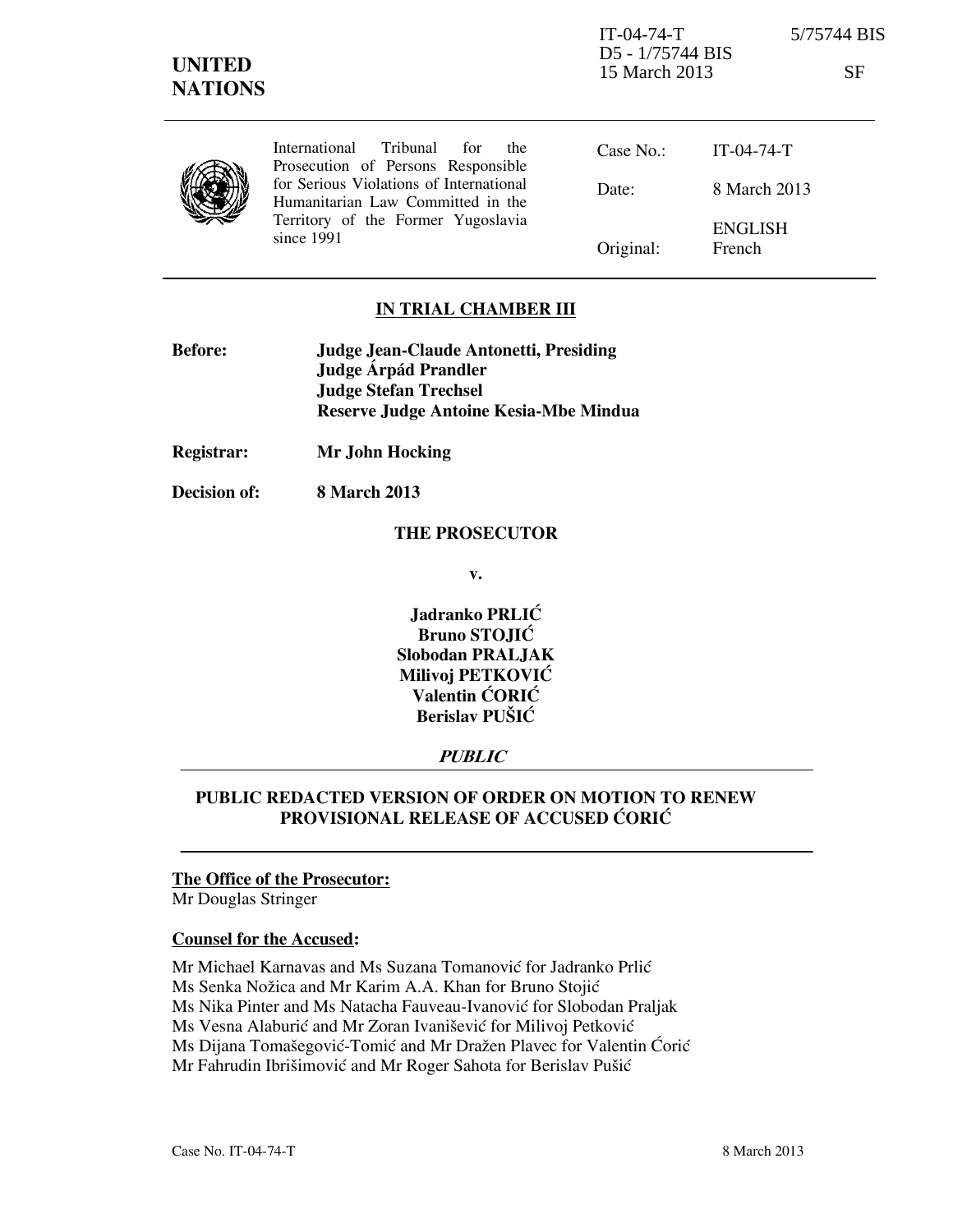4/75744 BIS

**TRIAL CHAMBER III** ("Chamber") of the International Tribunal for the Prosecution of Persons Responsible for Serious Violations of International Humanitarian Law Committed in the Territory of the Former Yugoslavia since 1991 ("Tribunal"),

**SEIZED OF** "Valentin Coric's Fifth Motion Seeking Renewal of Provisional Release" filed as a confidential and *ex parte* document by Counsel for the Accused Valentin Ćorić ("Accused Ćorić" and "Ćorić Defence") on 20 February 2013 ("Motion"), to which a confidential and *ex parte* Annex ("Annex") is attached, and in which the Coric Defence asks the Chamber to extend the provisional release of the Accused Ćorić until delivery of the judgement or, in the alternative, for a period of three months. $<sup>1</sup>$ </sup>

**NOTING** the "Prosecution Response to Valentin Ćorić's Fifth Motion Seeking Renewal of Provisional Release" filed as a confidential and *ex parte* document by the Office of the Prosecutor ("Prosecution") on 21 February 2013 ("Response") in which the Prosecution objects in part to the Motion, $2$ 

**NOTING** the "Decision on Valentin Coric's Request for Provisional Release" rendered by the Chamber as a confidential and *ex parte* document with two confidential and *ex parte* annexes on 29 November 2011 ("Decision of 29 November 2011"), in which the Chamber ordered the provisional release of the Accused Coric to [REDACTED] for a limited duration and set out the procedure to be followed for any request to extend the said provisional release  $3$ ,

**NOTING** the "Order on Motion to Renew Provisional Release of Accused Ćorić" rendered by the Chamber as a confidential document on 4 December 2012 ("Decision of 4 December 2012"), in which the Chamber ordered that the provisional release of the Accused Coric be extended until [REDACTED] under the same conditions as those set out in the Decision of 29 November  $2011<sup>4</sup>$ 

-

<sup>&</sup>lt;sup>1</sup> Motion, para. 14.

<sup>&</sup>lt;sup>2</sup> Response, para. 1.

<sup>&</sup>lt;sup>3</sup> Decision of 29 November 2011, p. 13, and confidential and *ex parte* Annexes 1 and 2 to the Decision of 29 November 2011.

<sup>4</sup> Decision of 4 December 2012, p. 4.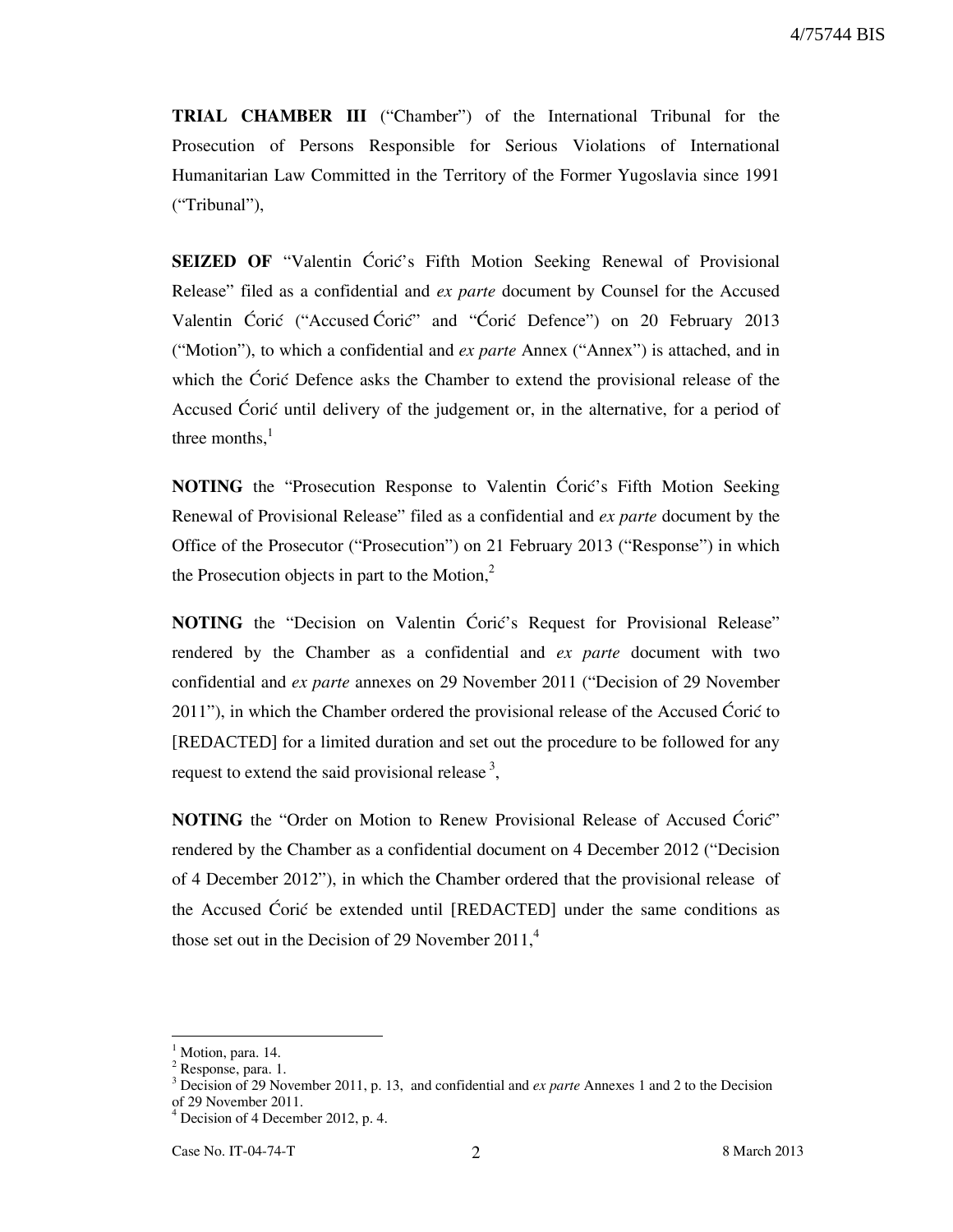**CONSIDERING** that in support of the Motion, the Ćorić Defence argues that during his provisional release, the Accused Ćorić complied with the conditions of provisional release imposed by the Chamber and that he will continue to respect them during the renewed period of provisional release;<sup>5</sup> that the Government of the Republic of Croatia has once again provided guarantees to ensure the return of the Accused Ćorić and compliance with the Chamber's conditions; $<sup>6</sup>$  that circumstances have remained</sup> unchanged since the Chamber's last decision to provisionally release the Accused Ćorić;<sup>7</sup> that the provisional release of the Accused Ćorić continues to be justified,<sup>8</sup> and, finally, that since no hearings have been scheduled by the Chamber in the next three months, the presence of the Accused Ćorić at the Tribunal is not required, $9$ 

**CONSIDERING** that in its Response, the Prosecution objects to the provisional release of the Accused for an unspecified period but does not object to extending his provisional release for a duration of three months provided that the conditions previously imposed by the Chamber on the Accused remain the same, and requests a stay of the decision rendered pursuant to the Motion should the Chamber decide to order an extension of the provisional release of the Accused for an indefinite period so as to allow the Prosecution to lodge an appeal against the said decision,  $10$ 

**CONSIDERING** that the Chamber notes that in its letter of 12 February 2013, the Government of the Republic of Croatia provided guarantees that if the provisional release of the Accused Coric were extended by the Chamber, the Accused Coric would not influence or endanger victims, witnesses or any other persons whilst on provisional release and would return to The Hague on the date ordered by the Chamber. $^{11}$ 

**CONSIDERING** that, in light of the reports submitted by the Croatian authorities pursuant to the Decision of 4 December 2012, the Chamber notes that the Accused Corić has complied with the conditions of his provisional release,

-

<sup>5</sup> Motion, paras 8, 9 and 12.

<sup>&</sup>lt;sup>6</sup> Motion, para. 10 and Annex.

<sup>&</sup>lt;sup>7</sup> Motion, paras 7 and 11.

<sup>8</sup> Motion, para. 11.

<sup>&</sup>lt;sup>9</sup> Motion, para. 15.

<sup>&</sup>lt;sup>10</sup> Response, paras 1 and 2.

 $11$  Annex.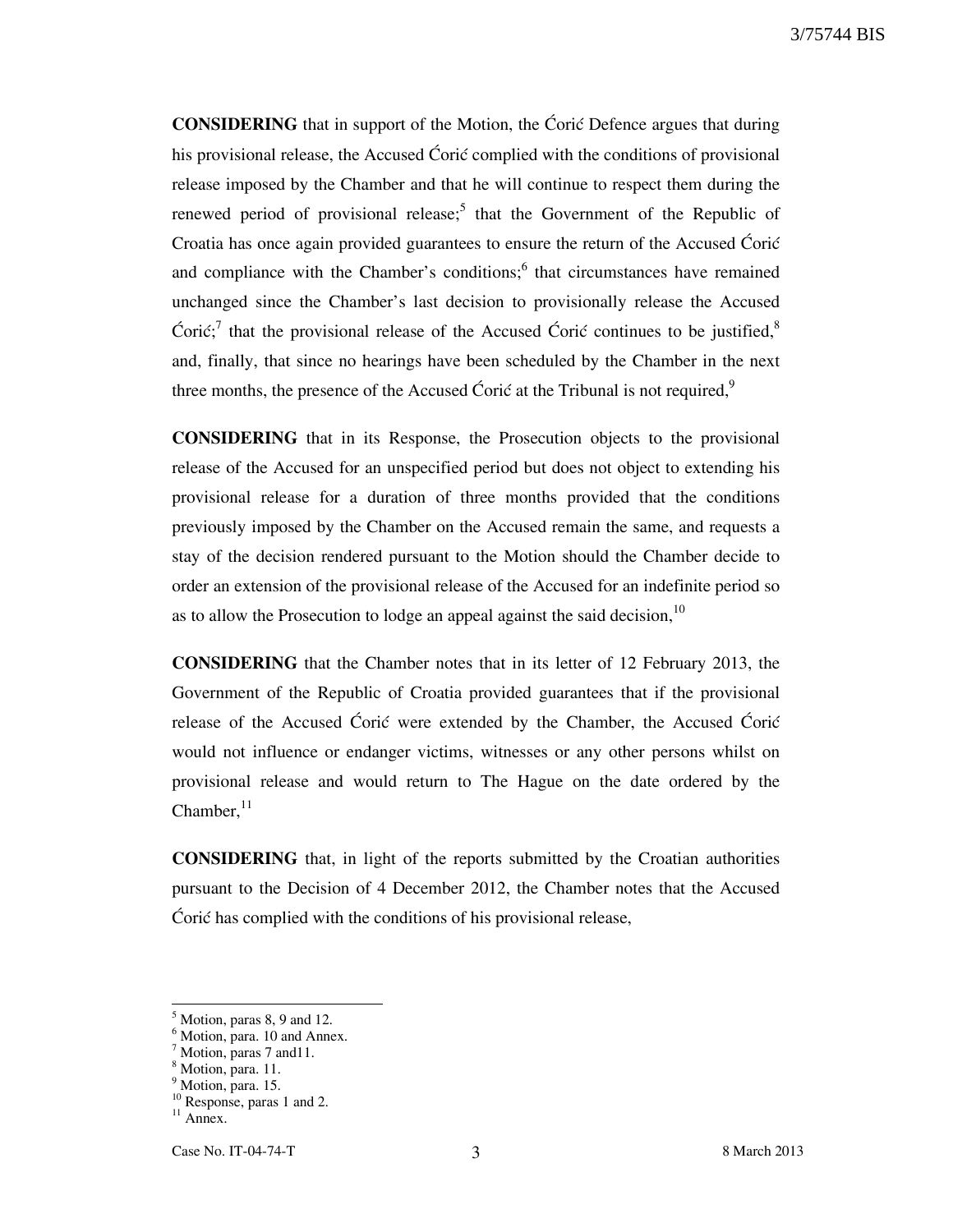**CONSIDERING** that, in view of the preceding, the Chamber is persuaded that, should his provisional release be extended, the Accused Ćorić would return to the UNDU on the date ordered by the Chamber; that he would not pose a danger to victims, witnesses or any other persons and that, consequently, the requirements under Rule 65 (B) of the Rules have been met,

**CONSIDERING** that, as all requests for provisional release for an indeterminate period of time must be denied because the Chamber would not be able to assess the flight risk adequately, the Chamber decides to set the extension of the provisional release of the Accused Coric to three months,

**CONSIDERING** that the Chamber recalls furthermore that it can order the immediate return of the Accused Coric to the UNDU at any time, should it render the final judgement before the expiry of the period of extended provisional release set by the Chamber,

**CONSIDERING** that, in view of the foregoing, the Chamber deems that an extension of the provisional release of the Accused Coric for a period of three months and under the same conditions as those set out in the Decision of 29 November 2011 would allow the Chamber to keep control of the progress of this provisional release,